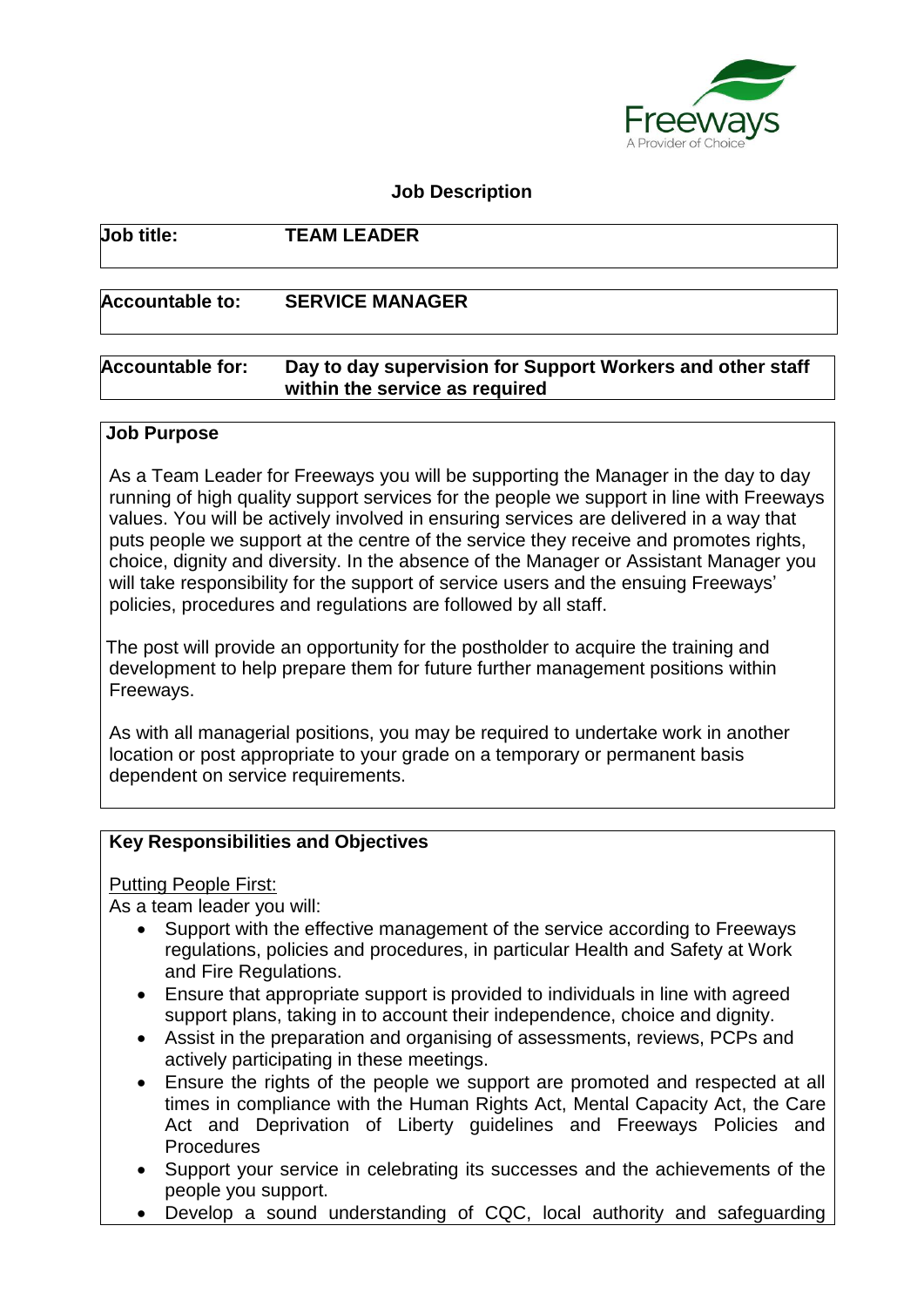requirements and processes.

 Providing reports on support of service users and ensuring key processes/procedures are followed through personally or by others in the service.

# Planning For The Future:

As a team leader you will:

- Be responsible for your own continual personal development and undertake training as required.
- Support the management team to develop the service, identifying and supporting areas for growth and development.

### Having Great Staff:

As a team leader you will:

- Support staff wellbeing and share any concerns as appropriate.
- Be involved in staff development through supervision, staff induction, identifying training needs and arranging as required.
- Work with the management team to gain an understanding of all aspects of rota management and allocating duties.
- Support the management team in ensuring effective staff performance management in line with Freeways policies and procedures (recruitment, probation, supervision, learning and development, conduct, attendance etc.)
- The post holder will need to develop a clear understanding of their role, in line with the competency framework, within the organisational structure and participate in regular supervisions and annual appraisals with their manager.

# Making Every Penny Count:

As a team leader you will:

- Support the management team in the efficient administration of the service including assisting in keeping records and financial controls according to Freeways policies and procedures.
- Work with the management team to gain an understanding of the service budget and operating within these requirements.

# Being Active in the Community:

As a team leader you will:

- Actively support staff with the promotion of community contacts, assisting service users to establish themselves in community work/leisure schemes.
- Be a great role model promoting the work and public awareness of Freeways.

# **Health and safety responsibilities:**

Under the provisions contained in the Health and Safety at Work Act 1974, it is the duty of every employee to:

- Take reasonable care of themselves and others at work
- To co-operate with Freeways and Freeways Trust as far as is necessary to enable them to carry out their legal duty.
- Not to intentionally or recklessly interfere with anything provided including personal protective equipment for health and safety or welfare at work.

# **Equal opportunities:**

Freeways is committed to anti-discriminatory policies and practices and it is essential that the post holder is willing to make a positive contribution to their promotion and implementation.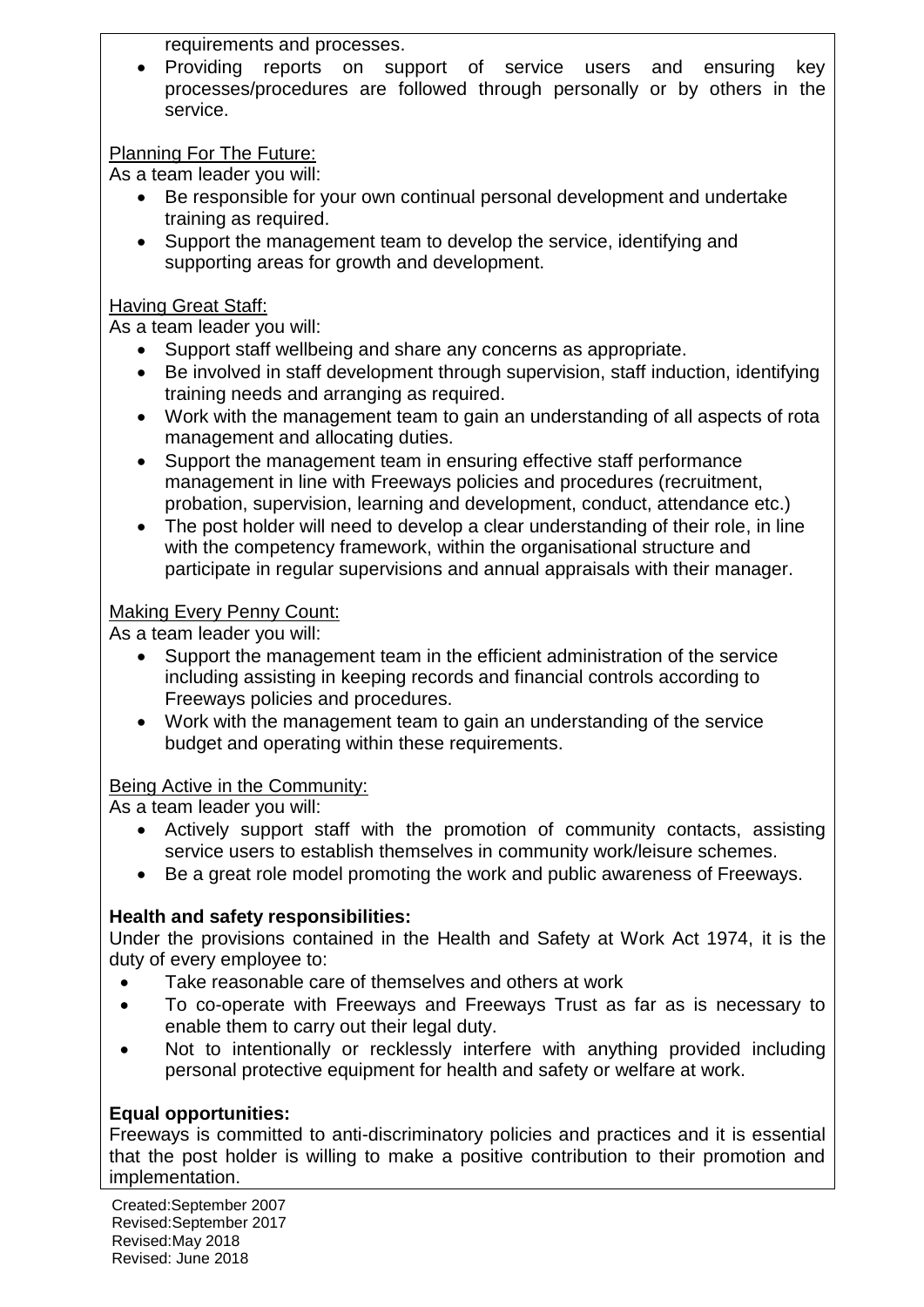#### **Additional Responsibilities**

- May be required to be an authorised key holder (following finance training) and support the manager in monitoring budgets.
- Must be prepared to work weekends, evenings and public holidays as reasonably required by the Manager.

This job description only contains the main duties relating to this post and does not describe in detail all the tasks required to carry them out.

Post holders may be asked to undertake any task commensurate with their pay grade.

All job descriptions will be subject to review as appropriate and may be altered in line with the requirements of the post. Any proposed changes will be discussed with the post holder prior to change.